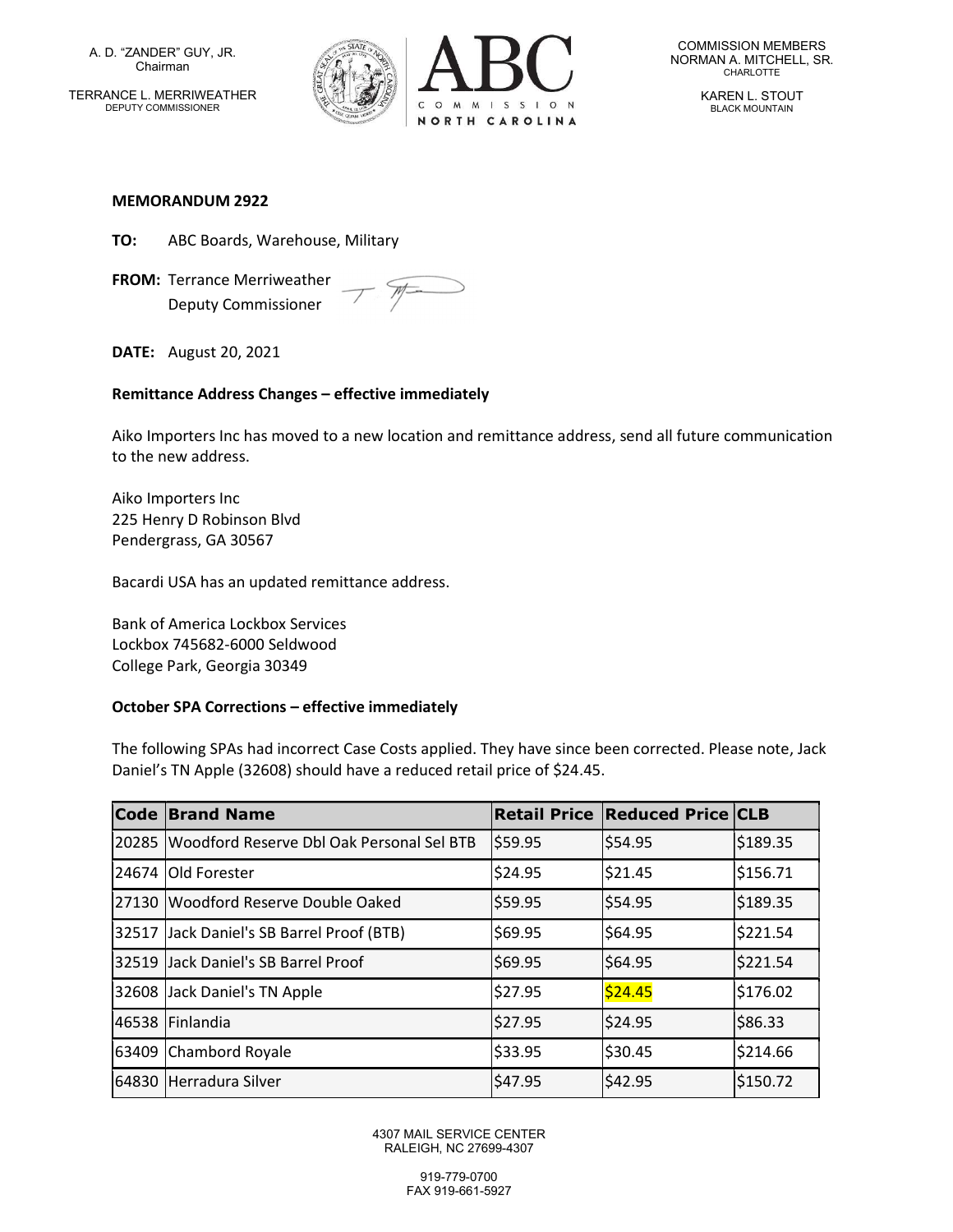# Name/UPC/SCC/Proof Change – effective immediately

| <b>NC Code Brand</b> |                                                                                  | Supplier | <b>IUPC</b> | <b>ISCC</b> | <b>IProof</b> |
|----------------------|----------------------------------------------------------------------------------|----------|-------------|-------------|---------------|
| 20790                | George Dickel Single Barrel 9Y   Diageo NA   082000795698   10082000795695   100 |          |             |             |               |

# Supplier Change – effective July 1, 2021

The supplier on the below items has changed from Total Beverage Solutions to WI, Inc.

| <b>NC Code Supplier</b> |          | <b>Broker</b>           | <b>Brand</b>               | <b>Size</b> | <b>Proof Retail</b> |         | Status            |
|-------------------------|----------|-------------------------|----------------------------|-------------|---------------------|---------|-------------------|
| 19482                   | WI. Inc. | Johnson Brothers Mutual | Ron Abuelo Anejo 7 Holiday | .75L        | 80                  | \$31.15 | <b>Christmas</b>  |
| 47992                   | WI. Inc. | Johnson Brothers Mutual | Ron Abuelo Centuria        | .75L        | 80                  |         | \$158.00 SP Order |
| 47993                   | WI. Inc. | Johnson Brothers Mutual | Ron Abuelo Anejo 12 Anos   | .75L        | 80                  | \$45.35 | <b>SP Order</b>   |
| 47995                   | WI, Inc  | Johnson Brothers Mutual | Ron Abuelo Anejo 7 Anos    | .75L        | 80                  | 531.15  | Discontinued      |
| 47996                   | WI, Inc  | Johnson Brothers Mutual | Ron Abuelo Anejo           | .75L        | <b>80</b>           | \$17.60 | <b>SP Order</b>   |

### Broker Change – effective August 1, 2021

The broker on the below items has changed from Barry Sessoms to Donavan Campbell

| <b>NC Code Supplier</b> |             | <b>Broker</b>                          | <b>Brand</b>                                 | <b>Size</b> | <b>Proof Retail</b> |         | Status          |
|-------------------------|-------------|----------------------------------------|----------------------------------------------|-------------|---------------------|---------|-----------------|
| 56885                   | Sazerac Co. | RNDC-Dogwood Div.                      | Stirrings Pomegranate Liqueur 75L            |             | 136                 | \$12.15 | SP Order        |
| 56887                   | Sazerac Co. |                                        | RNDC-Dogwood Div. Stirrings Espresso Liqueur | .75L        | 44                  | \$11.95 | Unlisted        |
| 56889                   | Sazerac Co. |                                        | RNDC-Dogwood Div. Stirrings Peach Liqueur    | .75L        | 136                 | \$13.15 | <b>SP Order</b> |
| 56892                   | Sazerac Co. |                                        | RNDC-Dogwood Div. Stirrings Apple Liqueur    | .75L        | 136                 | \$12.05 | Unlisted        |
| 56895                   | Sazerac Co. | RNDC-Dogwood Div. Stirrings Triple Sec |                                              | .75L        | l60                 | \$13.95 | Listed          |
| 56898                   | Sazerac Co. |                                        | RNDC-Dogwood Div. Stirrings Ginger Liqueur   | .75L        | 50                  | \$13.15 | <b>SP Order</b> |

The broker on the below items has changed to RNDC Cardinal Division-Nick Pourasef

| <b>NC</b> | <b>Supplier</b>                                                   | <b>Broker</b> | <b>Brand</b>                                                                         | <b>Size</b> | <b>Proof Retail</b> |         | Status            |
|-----------|-------------------------------------------------------------------|---------------|--------------------------------------------------------------------------------------|-------------|---------------------|---------|-------------------|
|           |                                                                   |               | 40023 Park St Imp/Lafayette   RNDC-Cardinal   Clontarf 1014 Classic Blend            | .75L        | 80                  | \$20.45 | SP Order          |
|           |                                                                   |               | 40133 Park St Imp/Lafayette   RNDC-Cardinal   Knappoque Castle 12Y                   | .75L        | 86                  | S44.35  | <b>SP Order</b>   |
|           |                                                                   |               | 40134   Park St Imp/Lafayette   RNDC-Cardinal   Knappoque Castle Twin Wood 16Y   75L |             | 186                 |         | \$100.80 SP Order |
|           |                                                                   |               | 40135 Park St Imp/Lafayette   RNDC-Cardinal   Knappoque Castle Twin Wood 14Y   75L   |             | 92                  | \$62.65 | <b>SP Order</b>   |
|           |                                                                   |               | 40137 Park St Imp/Lafayette   RNDC-Cardinal   Knappoque Castle 21Y                   | .75L        | 192                 |         | \$200.75 SP Order |
|           | 40185   Park St Imp/Lafayette   RNDC-Cardinal   Powers Gold Label |               |                                                                                      | .75L        | 86.4                | \$32.15 | Listed            |
|           | 40200 Park St Imp/Lafayette   RNDC-Cardinal   Powers John's Lane  |               |                                                                                      | .75L        | 92                  | \$70.70 | <b>SP Order</b>   |
|           | 42962 Park St Imp/Lafayette RNDC-Cardinal Plymouth                |               |                                                                                      | .75L        | 82.4                | \$38.35 | Listed            |
|           |                                                                   |               | 42963 Park St Imp/Lafayette RNDC-Cardinal Plymouth Navy Strength Gin                 | .75L        | 114                 | \$35.55 | <b>SP Order</b>   |
|           | 56766 Park St Imp/Lafayette   RNDC-Cardinal   Plymouth Sloe Gin   |               |                                                                                      | .75L        | I52                 | \$37.00 | <b>SP Order</b>   |